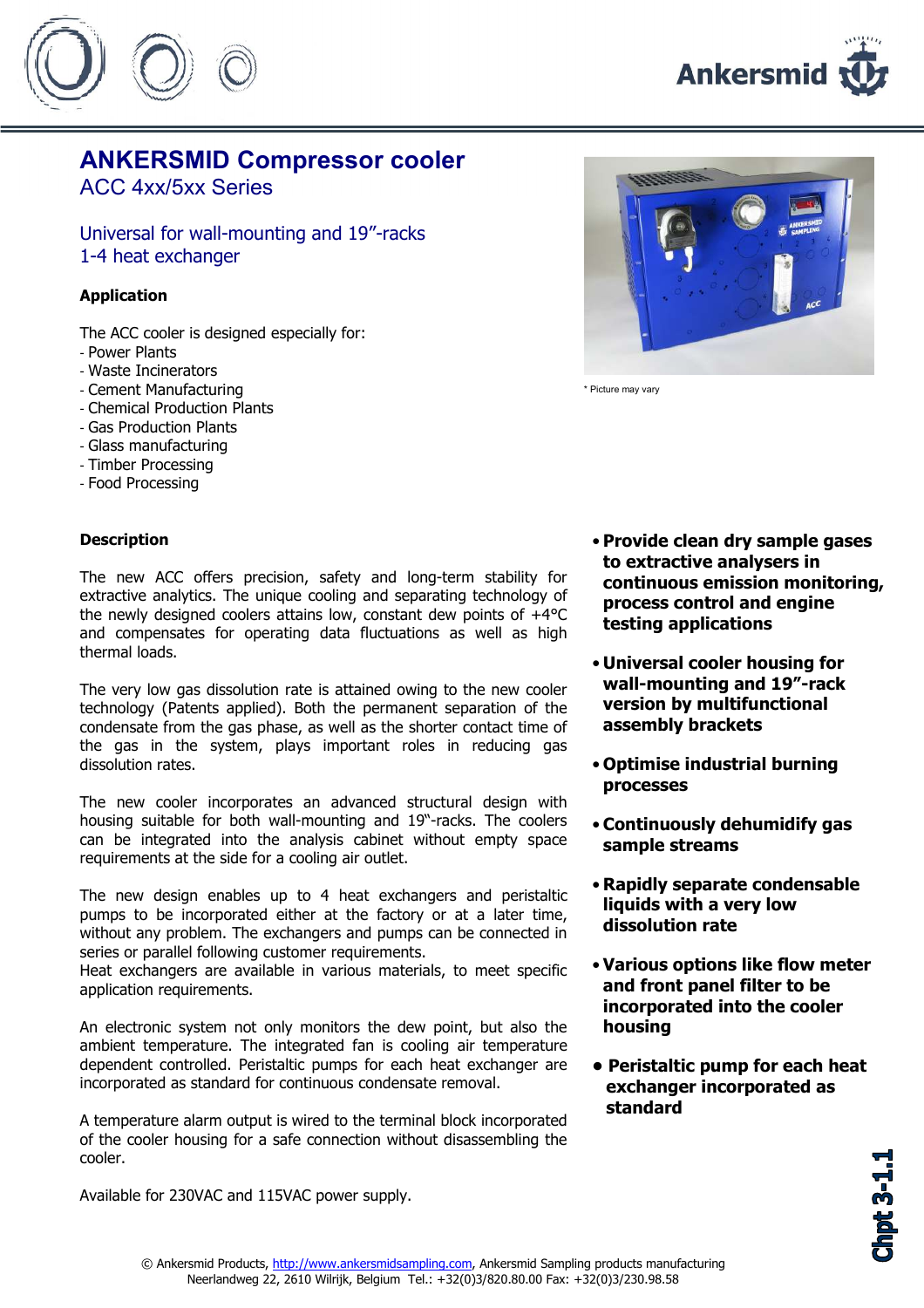

### Equipment

#### Condensate removal

Each heat exchanger is, as a standard fitted with a peristaltic pump type ACP 001 (ASR25). The pump removes all condensate, while ensuring condensate flow- back is impossible.

The pump's 0.25 l/h capacity guarantees a complete condensate removal even at high dew points.

Driven by a synchronous motor, a system of pulleys presses the condensate through a special tube with very long runtime. These pulleys are pressed by 4 springs on the peristaltic tube.

With a speed of 5 rpm, the two PVDF hose pulleys and the Novoprene® hose guarantee a good mechanical and chemical resistance with a long life time. Changing the peristaltic tube is a simple procedure that takes only seconds.



#### Sample gas cleaning

The APF front panel mounting extra-fine filters reliably filter out solids, especially very fine particles, by using a very fine, deepacting filter element. The large filter surface of this cylindrical filter element guarantees reliable extra-fine filtration and a long service life with low pressure drop.

Reliable filtration of particles down to 0.1 micron occurs in the Teflon-depth filter. A viewing window shows the need for filter changes.

This filter, including piping, can be integrated into the front panel of the cooler as an option.

#### Flow rate control and adjustment

The AFM 10X flow meter consists of a vertical, internally conical Acrylic tube widening towards the top in which a float can move freely upwards and downwards and of the head and bottom piece with an integrated Stainless Steel needle valve.

The sample gas flows upwards through the tube and lifts the float until a radial clearance occurs between the tube wall and the float so that forces affecting the body are in equilibrium. Every position of the float corresponds to a certain flow which can be read on a calibrated scale.

The measuring tube is sealed within the head and bottom part with FPM o-rings, as is the fine adjustment needle valve.

The flow meter is fitted with a fine adjustment valve in the inlet for precise flow value setting.

This flow meter, including piping, is available as option and will be built into the front panel of the cooler by Ankersmid, including all piping.





**hpt 3-1.**